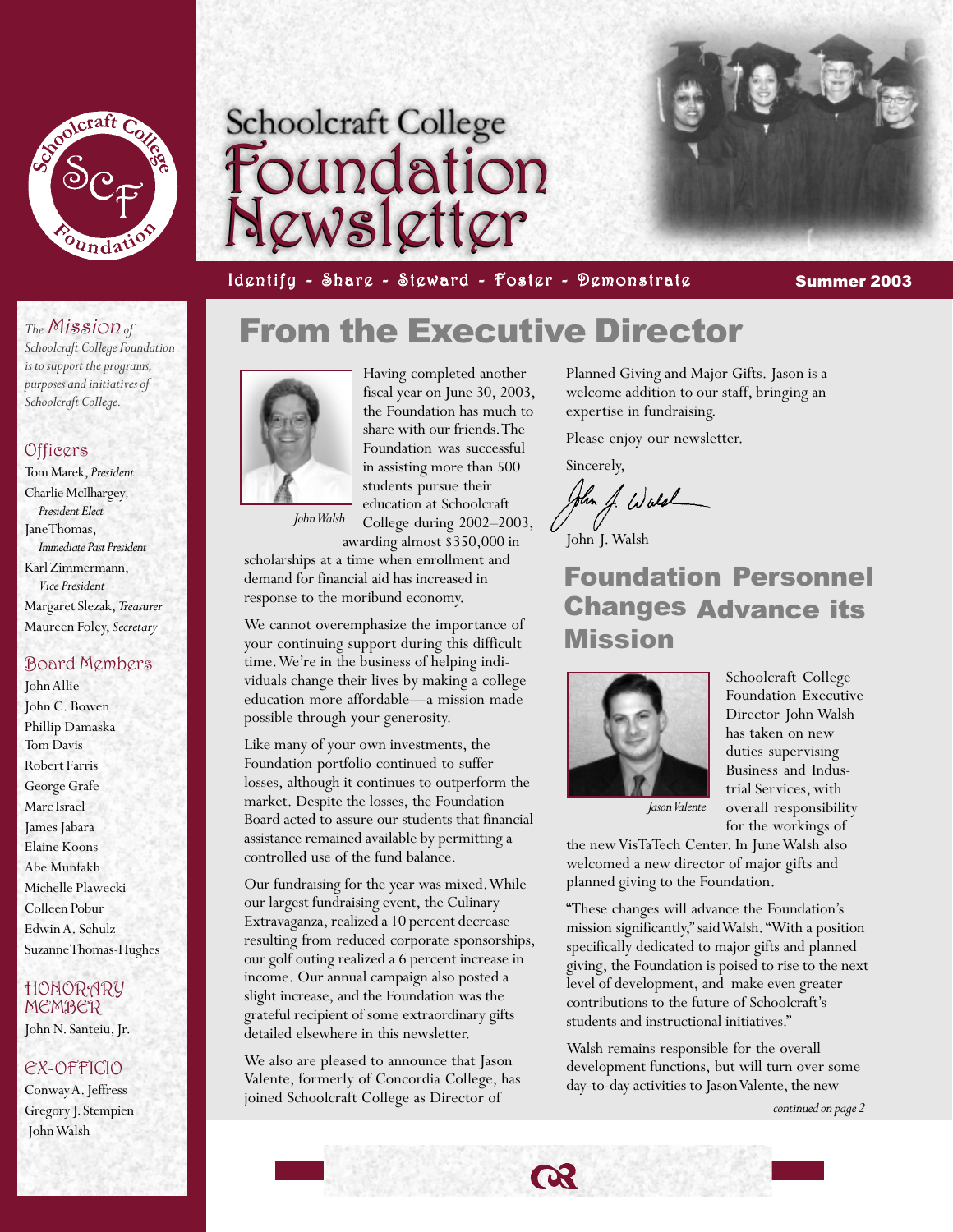# **Stewardship a Involvement a Education**

# What you CAN'T Give To Schoolcraft College Foundation

You can give money to Schoolcraft College Foundation. You can give stock and real estate. You can give personal property like artwork, antiques, coins and cars. You can give promissory notes and royalty rights. You can give life insurance and pension funds.

You can give your time. You can donate your special expertise and your leadership skills. You can volunteer to help with various events like the Golf Outing and Culinary Extravaganza. You can give a hundred different ways.

But there's one thing you cannot give Schoolcraft College Foundation: a gift that will jeopardize your financial security. We won't let you. At least, we will try our best to prevent it. That's because we value you and your ongoing partnership with us. We want your giving to be right for you in every way.

*"Making a major gift to Schoolcraft College Foundation requires great care…It should make sense and contribute to your satisfaction and enjoyment."*

Making a major gift to Schoolcraft College Foundation requires great care. The gift plan needs to fit you like a glove. It should make sense and contribute to your satisfaction and enjoyment. It should be one of the high points of your life.

Jason Valente, our new director of Major Gifts and Planned Giving, is in the process of putting together a comprehensive program that will provide a variety of opportunities for you to support Schoolcraft College Foundation, allowing you to be the best steward of your finances. Jason is able to explain various giving opportunities to help you and your advisor tailor the ideal gift plan for you. Whether it is a bequest designation in your will or a life income gift **(see article on charitable remainder trusts on page 3)** we can be of service to you.

Have you considered creating an endowment? We can help you. Would you like to know how to give a life insurance policy you no longer need? We can help you. Do you want to explore a possible gift of closely held stock, a vacation home you no longer use or a piece of undeveloped land? We can address all of these things and more.

You can contact Jason at 734-462-4501 or via e-mail at jvalente@schoolcraft.edu. Jason will guard your confidences and honor your privacy. No arm-twisting. Jason's services are complimentary and you are under no obligation to proceed with a gift.

One more thing: We will not try to take the place of your own legal, tax or financial advisors. Instead, we urge you to obtain independent counsel to make sure that any major gift you make to Schoolcraft College Foundation is appropriate in light of your overall estate plan.

# '03 Golf Outing A Roaring Success

Washtenaw Country Club in Ypsilanti hosted some very happy golfers June 2 for the annual Schoolcraft College Golf Outing. The sun shone brightly, the hotdogs and hamburgers were great and ample, and the golfers in good form. The event and auction raised more than \$40,000 for the Foundation.

A highlight of the dinner was Andy Odenbach, the featured speaker and tournament director of the 2004 Ryder Cup at Oakland Hills Country Club. He described the logistics involved in hosting a major golf tournament with almost 40,000 people a day attending for four days. Odenbach very generously donated two tickets to the 2004 Ryder Cup as a raffle prize for next year's Golf Outing, so make plans to attend now.

This year, the team to congratulate as first-place winners, posting a score of 61, was Delcor Homes, with ace golfers Phil McCafferty, Jeff Clemence, Jerry Krueger and Brian McCafferty. Second place went to the Smith Barney team with a score of 62, and members Dewey Steffen, Paul Macur, Erik Kawadri and Charlie Howard. Third-place honors, with a score of 63, went to John Tomey's team, including John Tomey, Bruce Lowen, Pete Acho and Terry Clemens.

#### *Personnel Changes*, continued from page 1

director of major gifts and planned giving. Valente will design and implement a planned giving program, conduct fund development, and solicit contributions from individuals, foundations and corporate donors.

Valente worked at Concordia University in Ann Arbor for the past five years, where he increased the planned gifts amount from \$4 million to \$26 million. "Development and planned giving are like starting a business," he said. "There is a lot of work to do before seeing significant results, but I wanted to come here. Schoolcraft is making a real difference in this community."

Brenda Durling, special events/fundraising specialist, will become operations manager for all nonteaching scheduling in the VisTaTech Center. She will retain event responsibility for the Foundation during a transition period.

*Page 2 Schoolcraft College Foundation Summer 2003*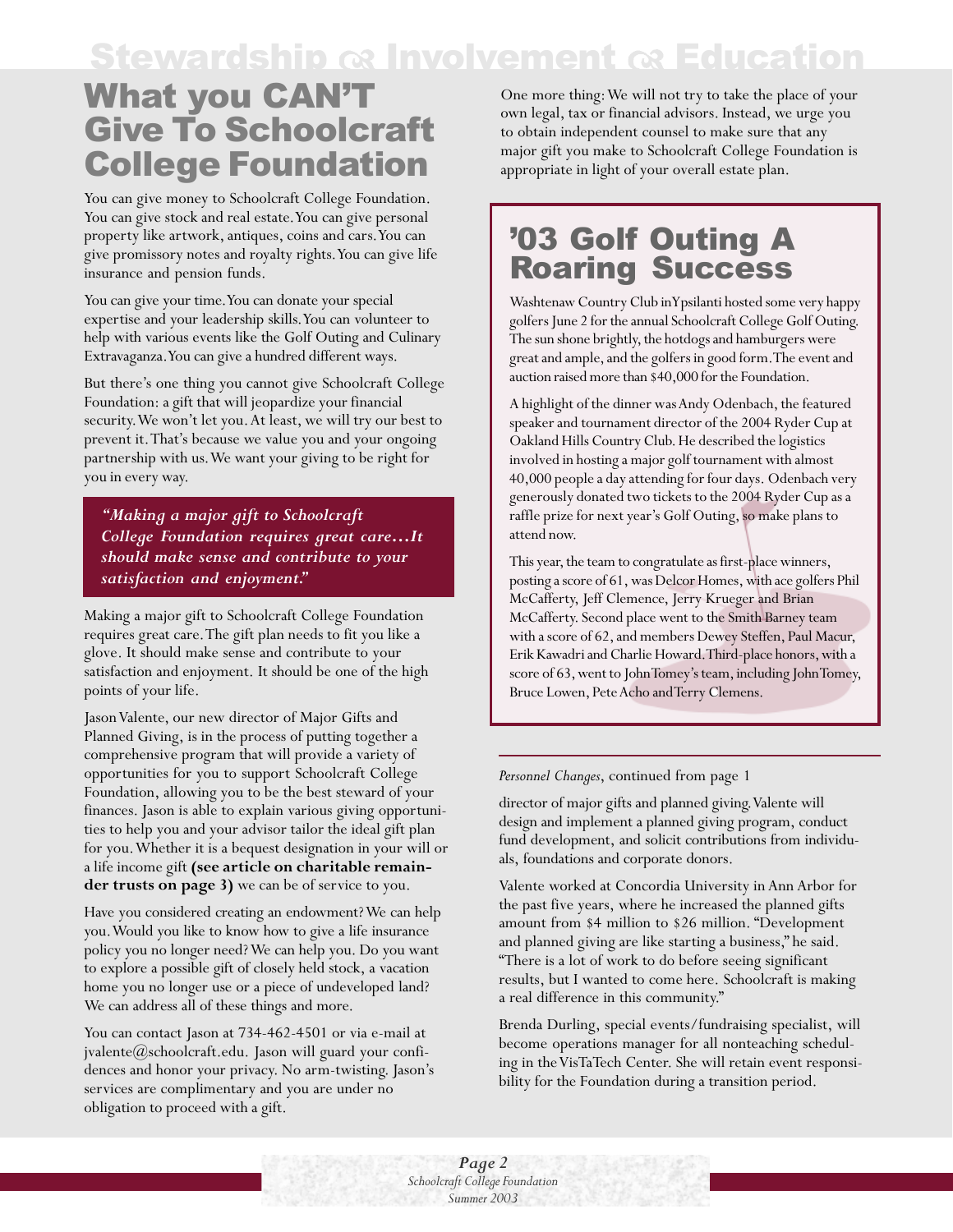# **Stewardship**  $\alpha$  **Involvement**  $\alpha$  **Education**

## Culinary Extravaganza Coming Sept. 21

The 2003 Schoolcraft College Culinary Extravaganza, that great celebration of autumn harvest, the pleasures of the palate, and culinary talent in southeast Michigan, is set for Sunday, Sept. 21 in the new VisTaTech Center.

Patrons can sample the foods and beverages of 50-plus food providers and get a good look at the VisTaTech Center, Schoolcraft's new gateway to the campus. Guests can vote on their favorite restaurant and get great ideas for new ways to prepare foods. Tickets for Culinary Extravaganza are \$50 each and can be ordered by calling Brenda Durling at 734-462-4670. Sponsorships range from \$250 to \$5,000.

# Board Welcomes Two New Members

The Foundation Board of Governors welcomed two new members at its July meeting. Michelle A. Plawecki and Abe Munfakh will serve three-year terms ending June 2006.

"We look forward to Michelle and Abe being part of the board, and the knowledge and commitment they will bring," said Jane Thomas, outgoing board president.

Plawecki is president of Mid Atlantic Planning & Consulting, a company she established that facilitates projects such as a new recreational facility for the city of Southgate and various aspects of the Detroit Metropolitan Airport's expansion.

She has more than 15 years of governmental experience, including serving as a Wayne County Commissioner from 1993 until 1997, where she was chair of the Committee of Roads, Airports and Public Services.

She also has served in various capacities on the Michigan Aerospace Foundation, the Southeastern Michigan Council of Governments, HealthChoice, the Wayne County Solid Waste Site Selection and Planning committees and the Michigan and National Association of Counties.

Munfakh is a trustee on the board of the Charter Township of Plymouth. He has served as a member of the township Planning Commission.

A civil engineer, Munfakh is a principal in an Ann Arbor firm. He was appointed by Gov. John Engler to serve on the State Board of Professional Engineers in 1997 and served as chair of that board.

His other community involvement includes positions with the Plymouth United Way, the Rotary Club and the Trailwood Homeowners Association.

## Foundation Receives First Charitable Remainder Trust

Retired Schoolcraft Professor Roger Sutherland and his wife Mary have established the Foundation's first charitable remainder trust, in the form of assets valued at \$100,000. The gift is designated for the VisTaTech Center.

A charitable remainder trust permits an individual to donate an item of appreciated property on a tax-free basis. In return, the donor receives a percentage of the value of such a pledge over his or her lifetime and the lifetime of a spouse. Meanwhile, the college retains the appreciated balance at the end of the individual's life.

"Charitable remainder trusts are important planned giving vehicles," said Jason Valente, director of major gifts and planned giving. "They produce substantial financial and tax benefits for the donor as well as providing



significant gifts to support the mission of Schoolcraft College."

Sutherland, biology professor emeritus, was one of the original Schoolcraft faculty members when the college opened its doors in 1964. He retired in 1990, but is a familiar figure on campus, having served on the Speaker's Bureau for a number of years and being active in the Beekeepers Club.

As someone who was here when the college opened, Sutherland has a strong feeling for Schoolcraft and a desire to give something back to the college. As a Scotsman, he wanted a good financial investment that assured him and his wife a fixed percentage income for a fixed period of years, plus a substantial income tax deduction.

"This is a win-win situation for the college and the person giving the gift," Sutherland said. "For five years, I get an income tax deduction, and we get a 6 percent return on the gift per year for a 20-year period. The college gets the asset, its money grows and over the long haul, the college has the asset in perpetuity.

"I would encourage anyone, especially retirees, to consider a charitable remainder trust as a gift to the college and a good financial investment."

Sutherland joked that the 20-year return on his gift gives him the incentive to live many more years. His many retirement activities include about 30 or 40 speeches per year, keeping about 10 beehives and processing honey, leading ecotours to Beaver Island and the Upper Peninsula, traveling extensively, editing the Beekeepers newsletter and keeping up with his five children and his 12 grandchildren, ages one to 21.

The Foundation Board is very pleased that the Sutherland's gift is the first of it kind and wishes Roger and Mary many more years of adventures.

*Page 3 Schoolcraft College Foundation Summer 2003*